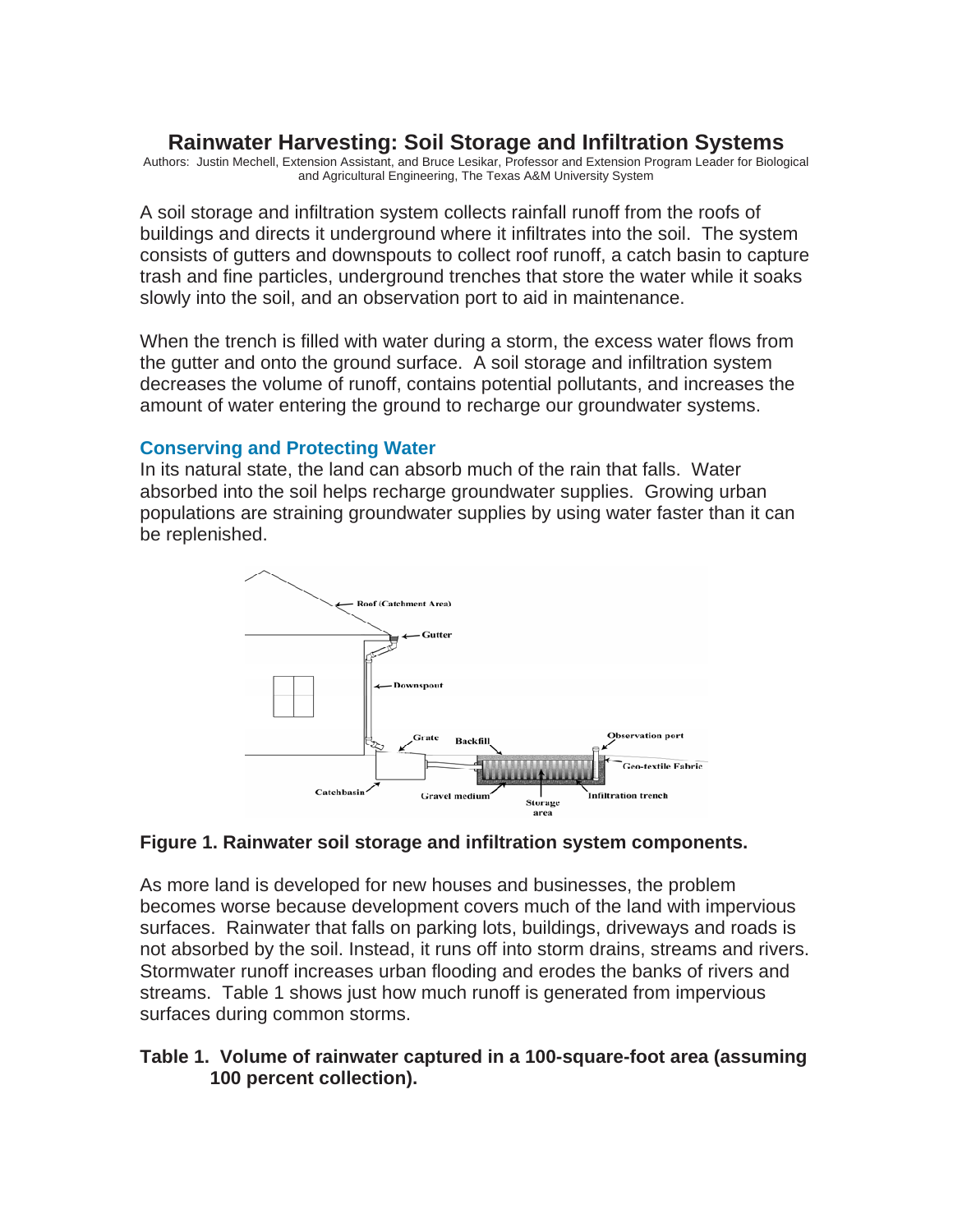| <b>Rainfall Depth</b><br>(in.) | Volume $(ft^3)$ | <b>Volume</b><br>(gallons) |
|--------------------------------|-----------------|----------------------------|
| 0.5                            | 4.2             | 31                         |
| 1.0                            | 8.3             | 62                         |
| 1.5                            | 12.5            | 94                         |
| 2.0                            | 16.7            | 125                        |
| 2.5                            | 20.8            | 156                        |
| 3.0                            | 25.0            | 187                        |

An average-size house has a 1,500- to 4,000- square-foot impervious roof. Thus, you must multiply the volumes in Table 1 by at least 15 to estimate the amount of water a typical roof will shed.

In addition to the flooding it can cause, excess rainfall runoff has properties that can harm the environment. Rainwater is heated by the pavement and roofs on which it falls. When this heated water enters a stream or river it raises the temperature of the water in the stream and speeds the growth of bacteria. This, in turn, depletes the amount of dissolved oxygen in the water. Oxygen depletion can kill some fish and other aquatic organisms.

Urban runoff also carries many pollutants into streams and rivers. Water flowing over roads and parking lots picks up oils, heavy metals and other chemicals that leak from vehicles. Water flowing over yards picks up excess fertilizers, chemicals, animal wastes and grass clippings. These pollutants also harm aquatic life.

Water is a valuable resource and every effort should be made to conserve and protect it. Installing a soil storage and infiltration system is one way to do that.

#### **Feasibility of a Soil Infiltration System**

It is feasible to install a storage and infiltration system at many homes and businesses. Most buildings already have gutters and downspouts, and at many sites the storage and infiltration trench can be located relatively close to buildings. The location of the system and its proximity to other structures is discussed in the next sections.

There are sites where a soil storage and infiltration system should not be installed. For example, installing such a system in heavy clay soil is not a good idea because clay swells when it is wet and shrinks when it is dry. This can put stress on foundations and cause major problems.

A system should not be installed where the land slopes toward the building. If the land slopes away from the structure, pumps and additional piping are not necessary and water moving underground will not be trapped by the foundation.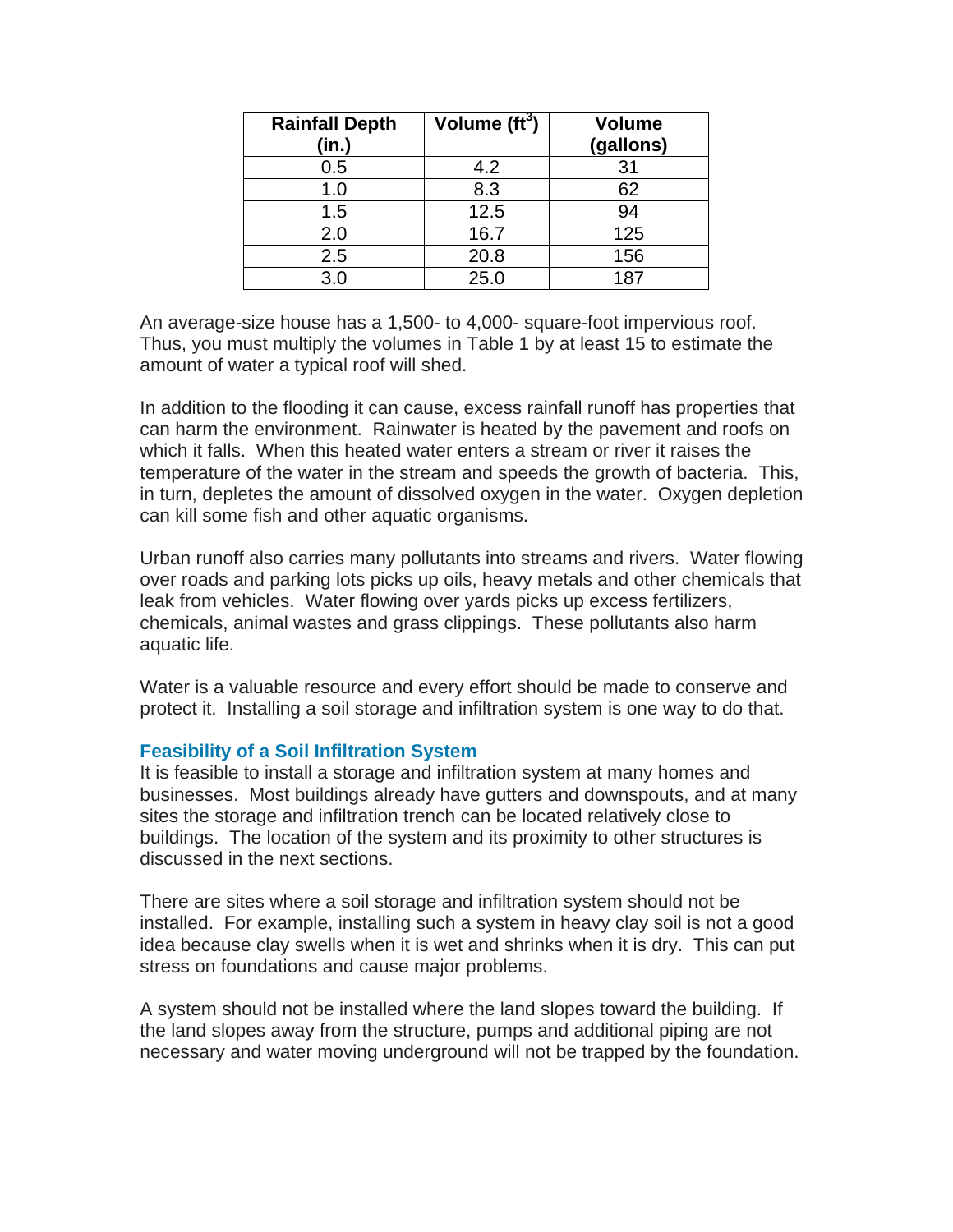Areas with no slope can be used if the system is designed properly. However, on land that slopes steeply away from the building it is not feasible to install such a system because of the depth of excavation that would be necessary.

Installing a system in an existing landscape also might not be feasible because of the disruption it would cause. It is best to install a system before any landscaping is done.

### **Selecting a Site**

When choosing a location for a soil infiltration system, consider geography, topography, vegetative cover, separation distances, water movement and soil characteristics.

### **Geographic Location**

The geographic location of the site determines the climate and rainfall patterns. Almost any location can be suitable for a rainwater soil storage and infiltration system if it is properly monitored and maintained. In cold climates, there may need to be a cover over the catch basin and insulation around it to keep water from freezing within the system. In the northern United States, systems must be installed below the frost depth if they are to function during the winter.

### **Topography**

Topography is important because rainwater infiltration systems are usually gravity fed. Thus, the surrounding land must slope away from the building and foundation. Otherwise, serious foundation and ponding problems can occur if the soil near the building is periodically saturated.

#### **Vegetative Cover**

There should be vegetative cover over the infiltration trenches at all times to help remove moisture from the soil and to prevent erosion. However, it is not wise to have woody plants or trees growing directly over or near the infiltration trenches because their roots are attracted to water and can plug the piping in the system.

#### **Separation Distances**

The system must be at the correct separation distance from other objects to protect the structural integrity of nearby buildings and to prevent possible water contamination problems. Table 2 shows the separation distances required by the Texas Commission on Environmental Quality.

### **Table 2. Separation distances between rainwater soil storage and infiltration systems and other site features (adapted from TableX of Title 30 TAC Chapter 285, TCEQ 2005).**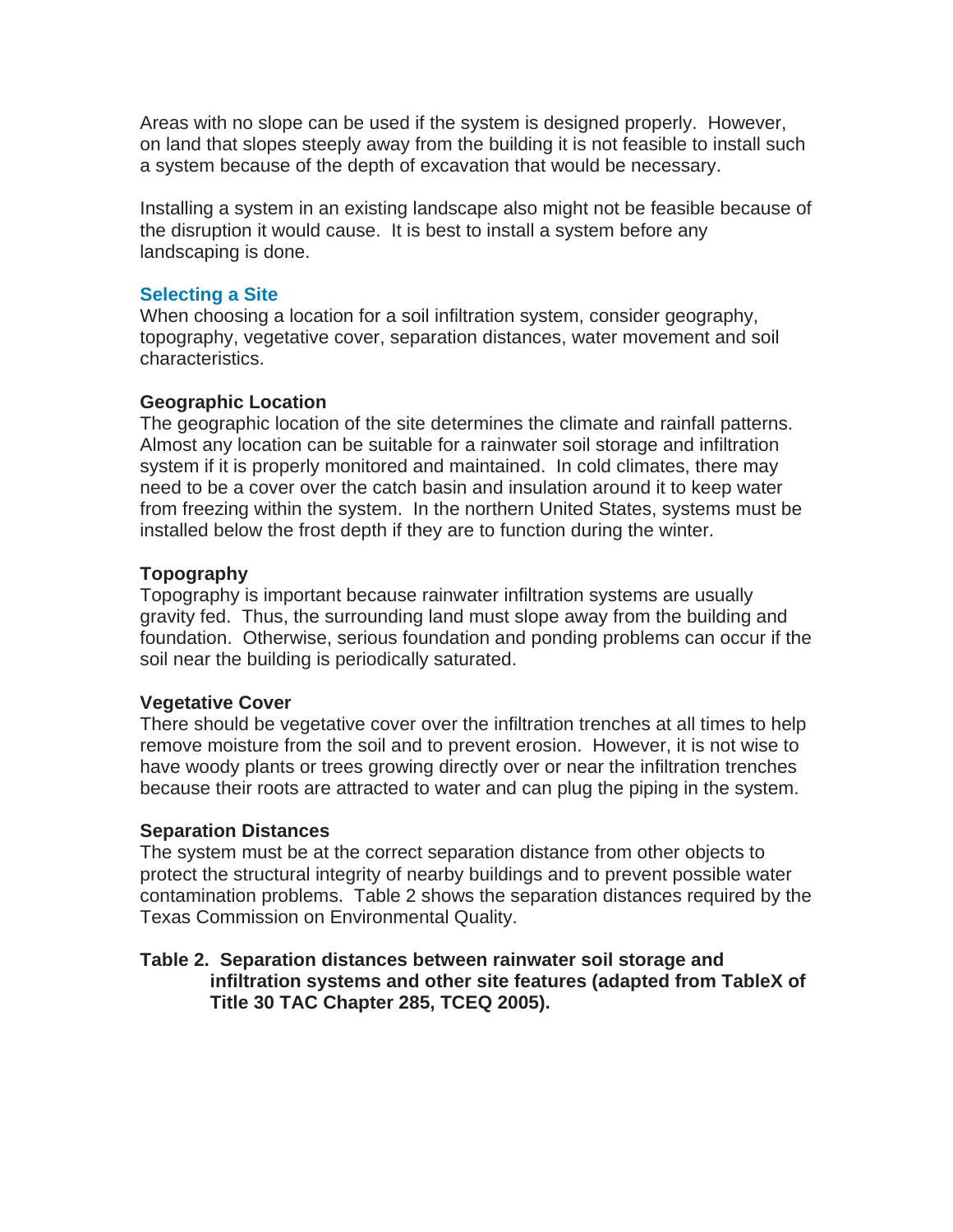| Distance from                                                                                                                              | to soil absorption<br>systems (feet) |
|--------------------------------------------------------------------------------------------------------------------------------------------|--------------------------------------|
| Public water wells <sup>1</sup>                                                                                                            | 150                                  |
| Public water supply lines <sup>1</sup>                                                                                                     | 10                                   |
| Wells and underground cisterns                                                                                                             | 100                                  |
| Private water lines                                                                                                                        | 10                                   |
| Wells (pressure cemented or grouted to 100 ft. or pressure cemented or grouted to<br>water table if water table is less than 100 ft. deep) | 50                                   |
| Streams, ponds, lakes, rivers and creeks (measured from normal pool elevation and<br>water level); salt water bodies (high tide only)      | 75                                   |
| Foundations, buildings, surface improvements, property lines, easements, swimming<br>pools and other structures                            | 5                                    |
| Slopes where seeps may occur                                                                                                               | 25                                   |

<sup>1</sup> For additional information or revisions to these separation distances, see Chapter 290 of this title (relating to Public Drinking Water).

Onsite wastewater treatment system separation distances can be observed as a conservative measure to ensure safe operation of the system. Limited guidance is currently available for separation distances from soil storage and infiltration systems to landscape features and drinking water system components. Therefore, separation distances associated with onsite wastewater treatment systems are shown in Table 2.

The proper separation distance between the infiltration trenches and structures depends on the soil texture, the soil moisture, and the subsurface hydrology of the site. In areas where infiltration is rapid (sandy soils) and moisture is transported away from the foundation, infiltration trenches may be as close as 5 feet from a structure. In areas with clayey soils, greater distances will be necessary, if an infiltration system can be used at all.

A distance of at least 25 feet downslope from foundations is suggested by Applied Ecological Services, Inc. in their Fulton Neighborhood Rainwater Management Fact Sheets (2002).

#### **Water Movement and Soil Characteristics**

To accurately design an infiltration system you must know the water movement (where the water is coming from and where it will go) and soil characteristics of the site.

Soil texture (which affects permeability) and soil profile influence water movement. A soil's textural class is determined by the sizes of the inorganic particles (sand, silt and clay) it contains and the percentage of each size particle.

Figure 2 shows the soil texture triangle with the different soil classifications. Sands have very coarse particles, while silty or clayey soils have very fine particles. Sandy soils are permeable, which means that water moves through them rapidly. Soils with lots of clay or silt restrict the movement of water.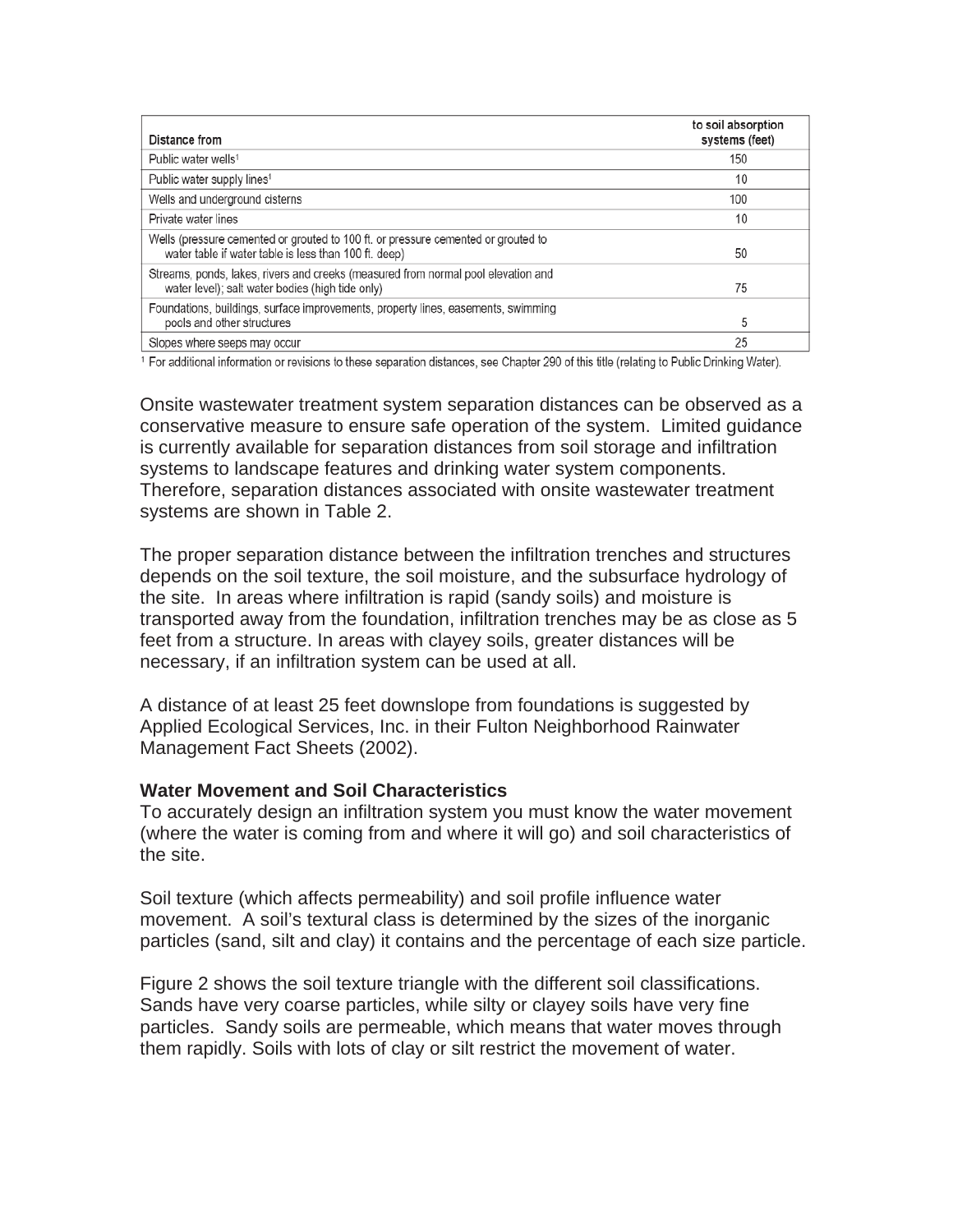Acceptable soils for a soil storage and infiltration system include sand, loamy sand, sandy loam and loam; all others are considered impermeable and should be avoided (EPA, 1999).

It is also important to know the profile of the soil in the area where you plan to install an infiltration system. A cross section of the ground may show layers of different soil textures. The most restrictive layer will determine the quantity of water that will infiltrate into the soil.

| Soil            | <b>Particle Diameter</b> |  |  |  |
|-----------------|--------------------------|--|--|--|
| <b>Particle</b> | (mm)                     |  |  |  |
| Gravel          | >2.0                     |  |  |  |
| Sand            | $0.05 - 2.0$             |  |  |  |
| Silt            | $0.002 - 0.05$           |  |  |  |
| Clay            | < 0.002                  |  |  |  |

|  |  |  | Table 3. Soil particle sizes (USDA, 1993). |
|--|--|--|--------------------------------------------|
|--|--|--|--------------------------------------------|



**Figure 2. Soil texture triangle (USDA, 1993).** 

There must be at least 2 feet between the bottom of the infiltration trench and an impermeable layer or groundwater. To make sure a site is suitable, dig an observation hole 2 feet deeper than the bottom of the proposed infiltration trenches. Then look at the different horizons of the soil profile and note any impermeable layers and any gray soil colors that may indicate the presence of groundwater.

You can look up the soil texture and soil profile in your area in the Natural Resource Conservation Service (NRCS) Soil Survey Reports (available at your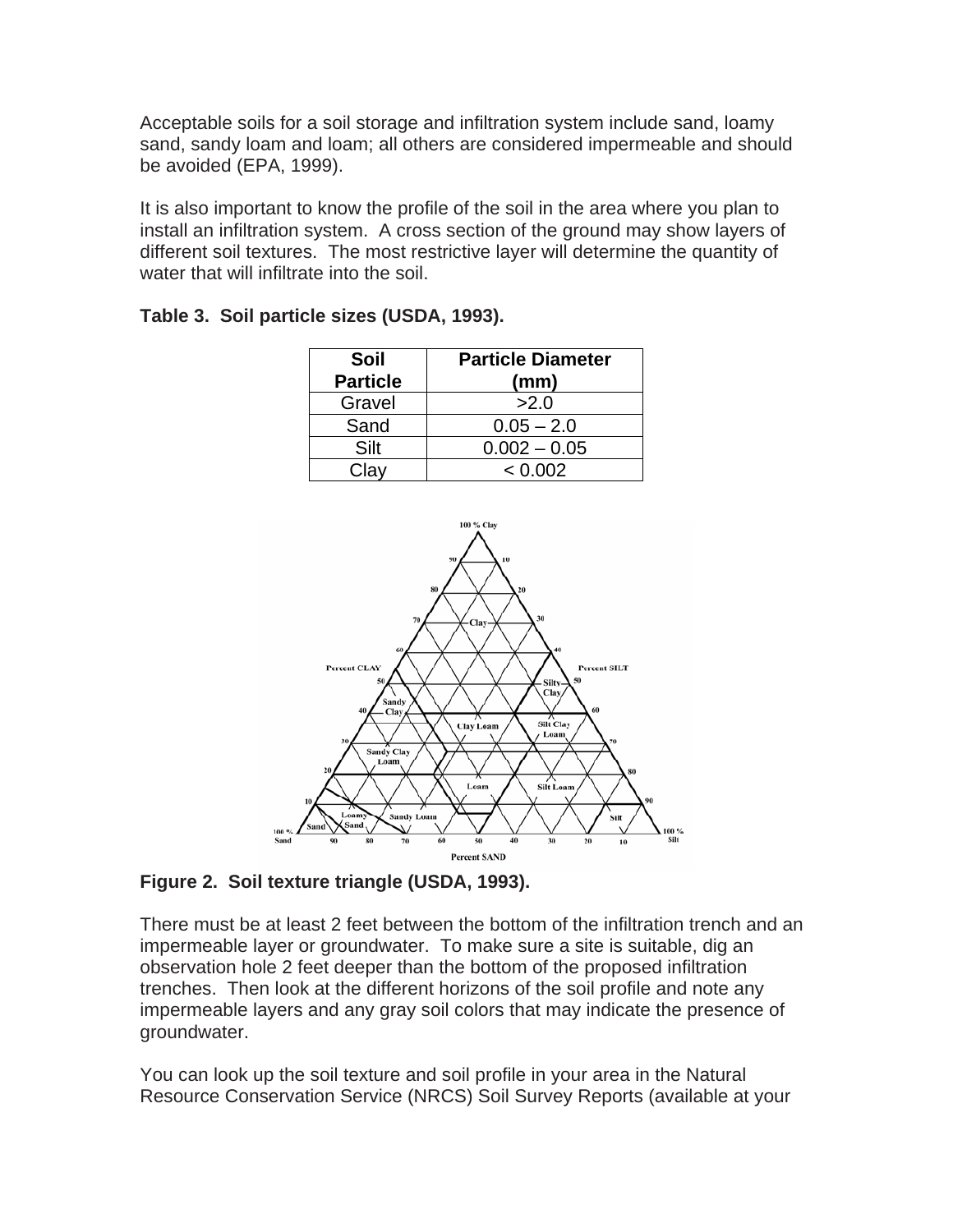county Extension office). Or, you might seek help in analyzing your site from someone with advanced knowledge of soils, such as an NRCS employee.

# **System Design**

### **Catchment Area**

The catchment area for any type of rainwater harvesting system typically consists of an impervious surface from which the rainwater runoff is collected. The size of the catchment area affects the volume of runoff that can be collected.

Although it depends upon the roofing materials, about 75 to 95 percent of the rain that falls can be collected from a typical home with a sloped roof (Persyn, 2004). Figure 3 shows the relationship between catchment size and the volume of runoff that can be collected from a 1-inch rain.



**Volume of Runoff vs. Size of Catchment Area**

### **Figure 3. Relationship between catchment size (ft2) and runoff volume (gal) (assuming 85 percent of the runoff is collected from a 1-inch rain).**

# **Guttering**

Guttering will typically consist of conventional roof gutters that collect and transport rainwater from the edge of the roof to the downspouts. Water flows through the downspouts to the ground or to the next component in the rainwater harvesting system.

# **Debris Removal**

If the runoff contains fine particles, a roof washer may need to be installed, usually between the guttering and the catch basin. Roof washers vary in complexity and components. A roof washer available for purchase consists of a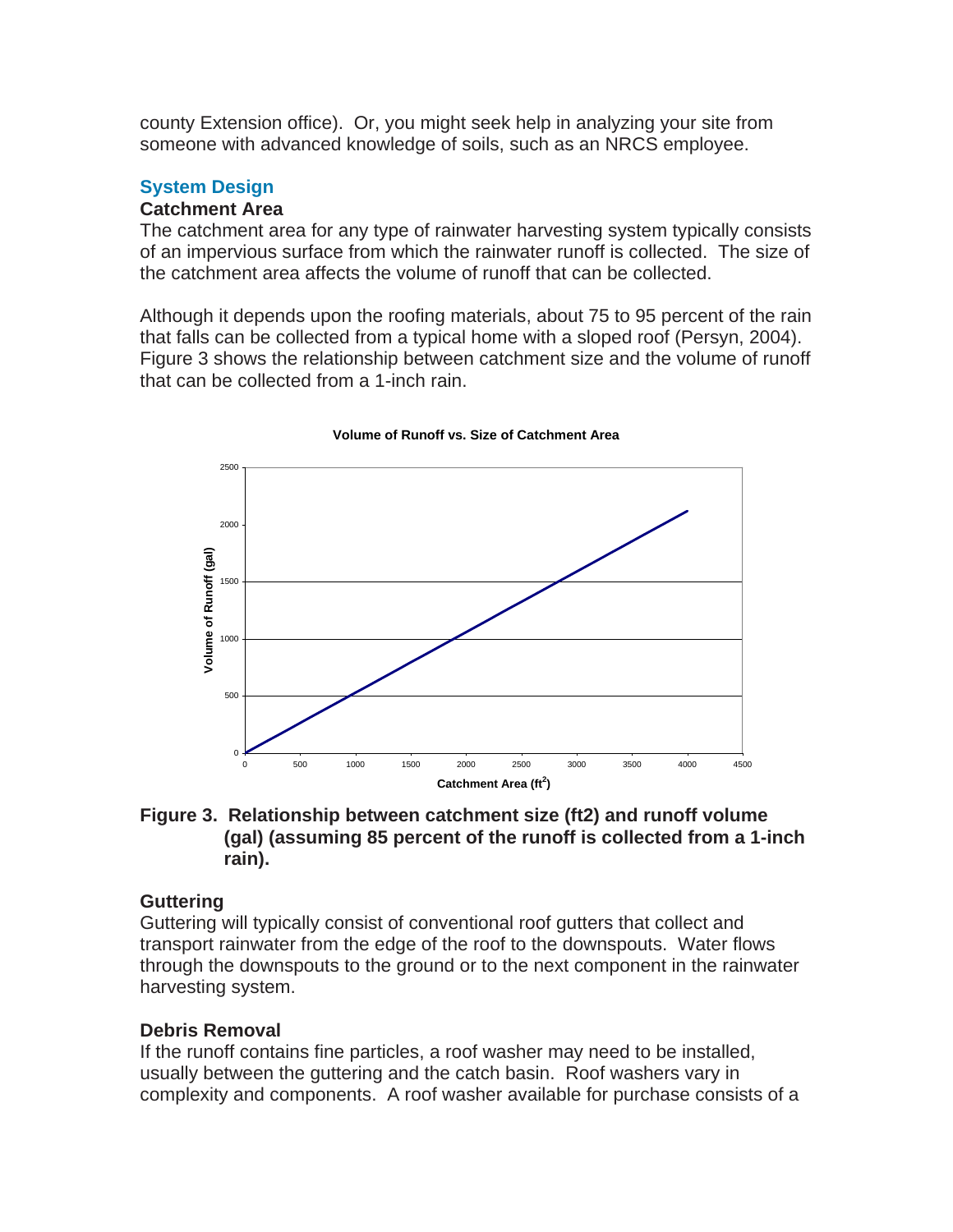tank (30 to 50 gallons) with a leaf strainer and screen inside. Another type is called a "poor man's" roof washer (Fig. 4). It consists of a PVC standpipe and a removable cap, and works by collecting the first flush of a storm event. Once the stand pipe is filled with water, the water then flows through the downspout. After a rain, the water in the standpipe must be drained to prepare for the next rain.



**Figure 4. Diagram of a "poor man's" roof washer.** 

If a roof washer is not installed, the catch basin is the first component specific to the rainwater soil storage and infiltration system. It should be designed to slope away from the building so that water flows easily away from the building when the system is full. The catch basin should have a removable, screened grate that allows water to enter while filtering out large debris.

# **Trench Options**

The trenches store rainwater until it infiltrates the surrounding soil. These trenches can be constructed in various configurations using different materials.

**Gravel trench with perforated pipe.** In the onsite wastewater treatment system industry, a gravel trench with perforated pipe is one of the most common methods of applying wastewater to the ground for final treatment and dispersal. It is simple and easy to construct. The same kind of gravel trench and pipe system also will work for rainfall storage and infiltration. The perforated pipe conveys water down the trench and it is stored in the porous gravel. Figure 5 shows the layout of a gravel trench with pipe system.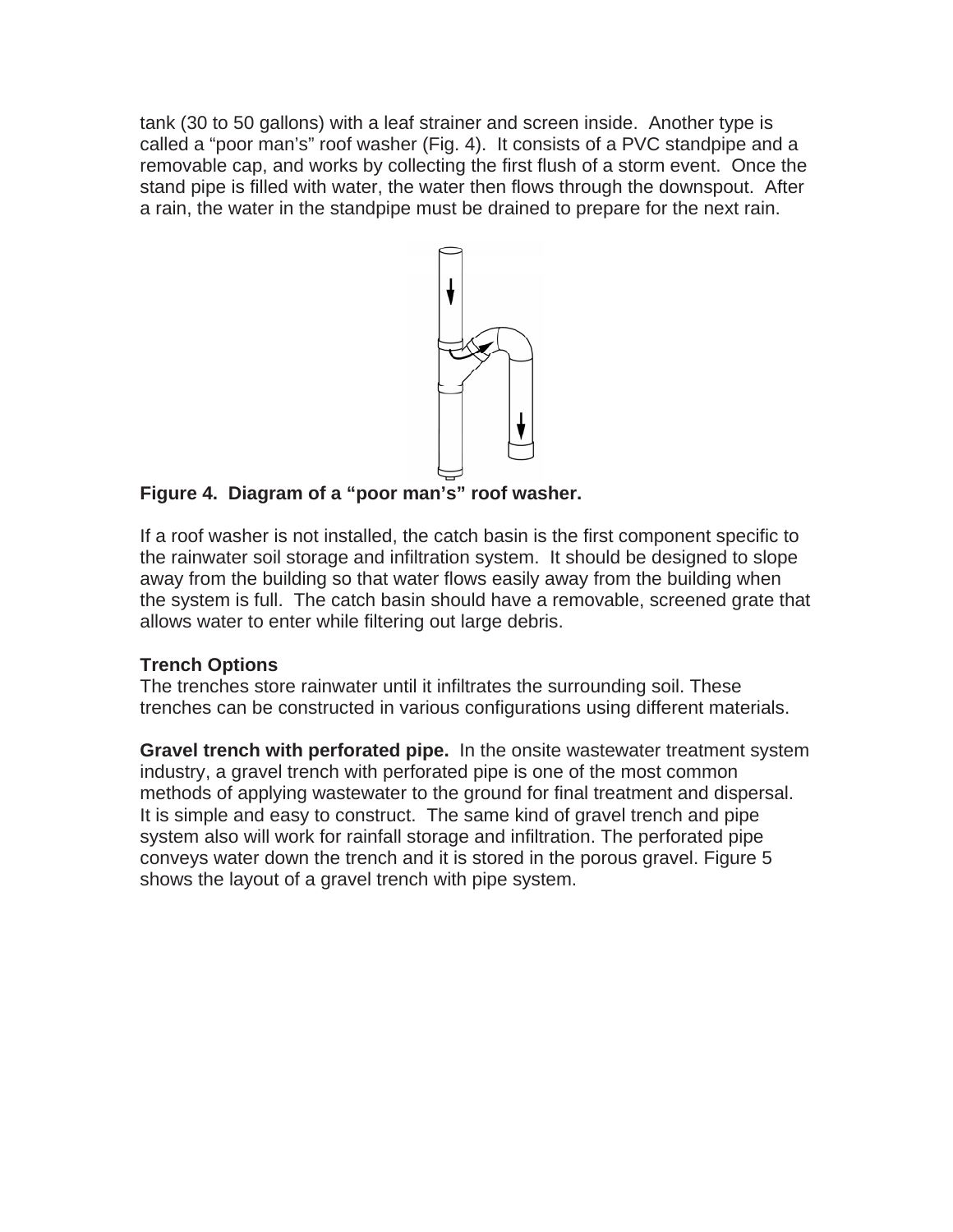



The gravel used should be a stone aggregate of 1 to 3 inches in diameter. This size gravel has a void space of 30 to 35 percent. A layer of gravel at least 6 inches deep should be placed along the bottom of the trench. The perforated pipe should be located in the middle of the excavation and it should be covered with at least 2 inches of gravel. A geo-textile fabric should then be placed over the top of the gravel to help keep soil from clogging the media. The trench should be backfilled with at least 6 inches of native soil and slightly mounded to facilitate drainage.

**Leaching chamber.** Figure 6 shows the proper layout of the trench when a leaching chamber is used. The same size gravel used with a perforated pipe (1 to 3 inches in diameter) should be used with a leaching chamber. A layer of gravel at least 6 inches deep should be placed along the bottom of the trench.



**Figure 6. Trench construction using a leaching chamber.** 

The trench should be at least 6 inches wider than the chamber and the chambers slightly mounded to facilitate drainage. are placed in the middle of the excavation. Gravel should be backfilled to the top of the chamber and then a geo-textile fabric placed over the top of the gravel. The trench should then be backfilled with at least 6 inches of native soil and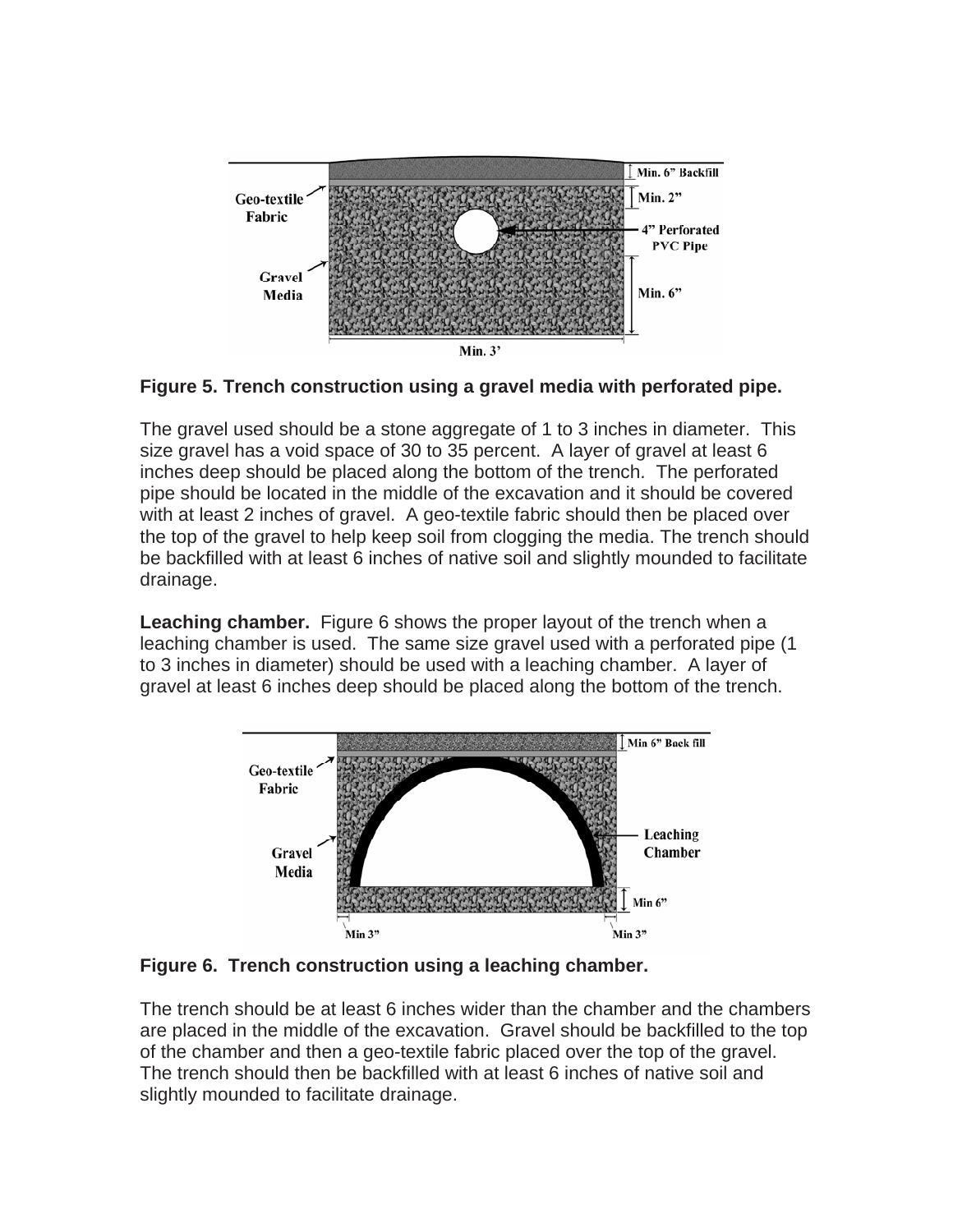**Polystyrene media trench.** Another method of water storage uses polystyrene media (Fig. 7). Each bundle of polystyrene media (peanuts) is 12 inches in based on the media's porosity. Equation 3 can be used to determine the length needed. The trench is constructed with packaged polystyrene media in the same diameter. With that information, the storage volume per foot can be calculated way as the gravel trench with perforated pipe.



### **Figure 7. Trench construction using polystyrene media.**

Observation port. It is necessary to have an observation port so you can bserve what is happening with the water under the ground. Figure 8 describes o the observation port and its placement in the system. An observation port should be located at the end of each trench excavation. Ports should extend from the bottom of the excavation to the soil surface and have removable caps for making inspections.



**Figure 8. Placement of an observation port in a soil storage and infiltration system (drawing not to scale).**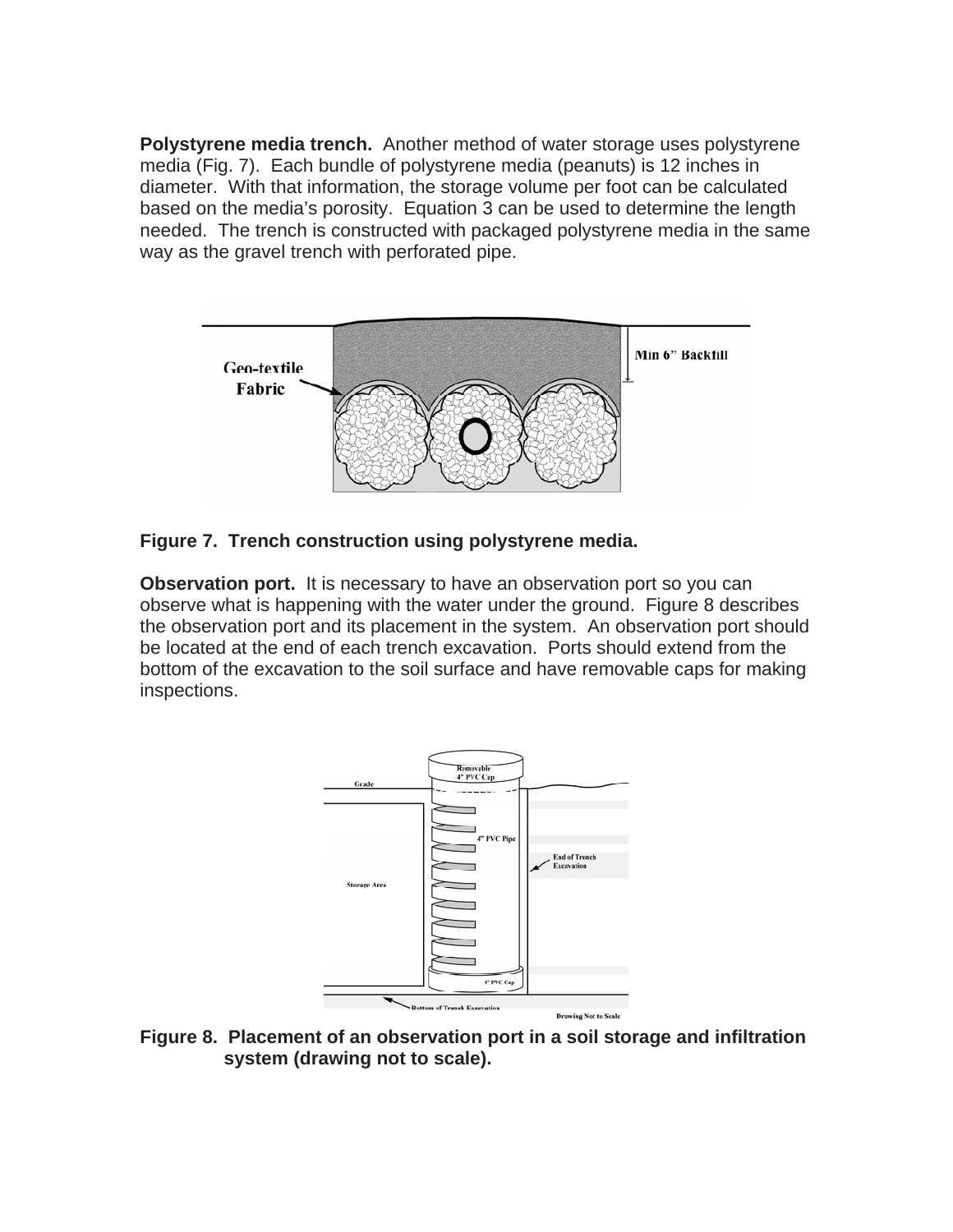**Required storage volume.** The most important factor in designing a system is the volume of water that needs to be stored. This will be determined by the size of the catchment surface area (roof area) and the amount of runoff you want to capture. Table 4 shows the trench lengths necessary to capture various amounts of runoff from various sizes of catchment areas.

Use Equation 1 to determine the volume of water expected during a certain size storm.

### Equation 1:

```
Roof area (ft<sup>2</sup>)<br>contributing to x \frac{\text{Rainfall (in)}}{\text{coin}} x Runoff coefficient = Total volume (ft<sup>3</sup>)
downspout 12\frac{in}{ft}
```
The runoff coefficient is the percentage of total rainfall that can be captured from surface is. Table 5 shows runoff coefficients for different catchment surfaces. a particular surface. The higher the runoff coefficient, the less absorbent the

|        | Table 5. Runoff coefficients for common catchment surfaces (from Persyn, |  |  |  |
|--------|--------------------------------------------------------------------------|--|--|--|
| 2004). |                                                                          |  |  |  |

| <b>Run-off Coefficients</b>    |             |      |  |  |  |  |
|--------------------------------|-------------|------|--|--|--|--|
| <b>Character of Surface</b>    | <b>High</b> | Low  |  |  |  |  |
| Roof                           |             |      |  |  |  |  |
| Metal, gravel, asphalt shingle | 0.95        | 0.75 |  |  |  |  |
| Paving                         |             |      |  |  |  |  |
| Concrete, asphalt              | 0.95        | 0.70 |  |  |  |  |
| Brick                          | 0.85        | 0.70 |  |  |  |  |
| Gravel                         | 0.70        | 0.25 |  |  |  |  |
| Soil                           |             |      |  |  |  |  |
| Flat (2% or less), bare        | 0.75        | .20  |  |  |  |  |
| Flat (2% or less), with        | 0.60        | 0.10 |  |  |  |  |
| vegetation                     |             |      |  |  |  |  |
| Lawns, Sandy Soil              |             |      |  |  |  |  |
| Flat (2% or less)              | 0.10        | 0.05 |  |  |  |  |
| Average (2% to 7%)             | 0.15        | 0.10 |  |  |  |  |
| Lawns, Heavy Soil              |             |      |  |  |  |  |
| Flat (2% or less)              | 0.17        | 0.13 |  |  |  |  |
| Average (2% to 7%)             | 0.22        | 0.18 |  |  |  |  |

Most people will use Table 4 to estimate trench length. With advanced knowledge, the following calculations can estimate length of trench.

If chambers are being used, use Equation 2 to determine the number of chambers needed per downspout.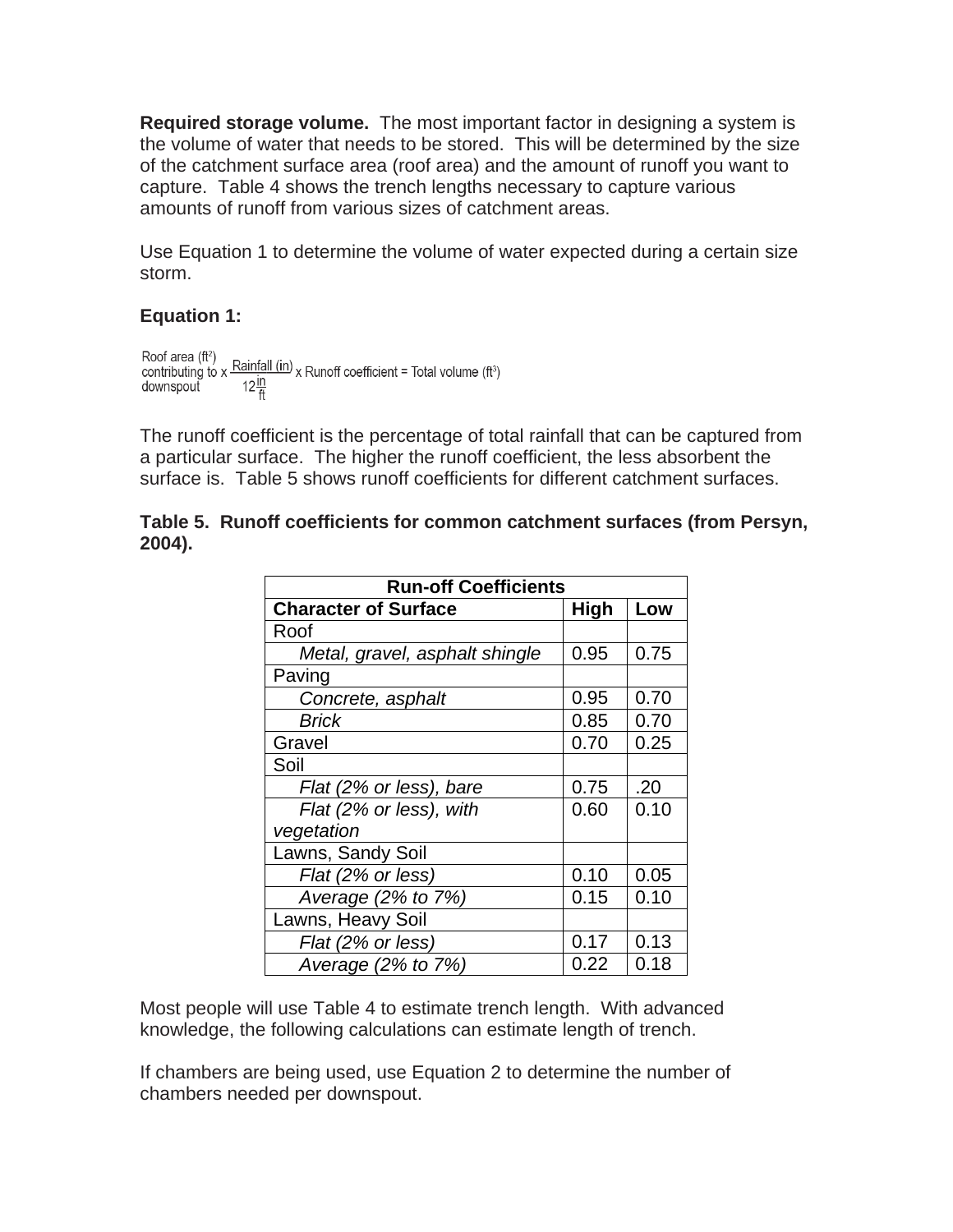# **Equation 2:**

Total volume  $(ft^3) \div$  Volume  $(ft^3)$  per chamber = chambers per

Number of downspout

If any other system is used, use Equation 3 to determine the length of the storage needed.

### **Equation 3:**

Length of Total volume (ft<sup>3</sup>) ÷ Volume (ft<sup>3</sup>) per length of storage = storage per downspout

### **Table 4. Relationships between rainfall depth, types of storage, roof area,**  and required trench length.

|                           |                               | Roof area contributing to a downspout ( $\text{ft}^2$ ) |       |       |       |       |       |       |       |
|---------------------------|-------------------------------|---------------------------------------------------------|-------|-------|-------|-------|-------|-------|-------|
| Rainfall                  | Type of                       | 500                                                     | 1,000 | 1,500 | 2,000 | 2,500 | 3,000 | 3,500 | 4,000 |
| depth (in)                | storage                       | Corresponding trench length (ft)                        |       |       |       |       |       |       |       |
| 0.5                       | Gravel Trench <sup>1</sup>    | 20                                                      | 39    | 59    | 79    | 99    | 119   | 138   | 158   |
|                           | Leaching Chamber <sup>2</sup> | 3                                                       | 6     | 9     | 12    | 15    | 18    | 21    | 24    |
|                           | Polystyrene <sup>3</sup>      | 26                                                      | 51    | 76    | 101   | 126   | 151   | 176   | 201   |
| $\mathbf{1}$              | Gravel Trench <sup>1</sup>    | 40                                                      | 79    | 119   | 158   | 197   | 237   | 276   | 315   |
|                           | Leaching Chamber $^2$         | 6                                                       | 12    | 18    | 24    | 30    | 35    | 41    | 47    |
|                           | Polystyrene <sup>3</sup>      | 51                                                      | 101   | 151   | 201   | 251   | 301   | 351   | 402   |
| 1.5                       | Gravel Trench <sup>1</sup>    | 59                                                      | 119   | 178   | 237   | 296   | 355   | 414   | 473   |
|                           | Leaching Chamber $^2$         | 9                                                       | 18    | 27    | 35    | 44    | 53    | 62    | 70    |
|                           | Polystyrene <sup>3</sup>      | 76                                                      | 151   | 226   | 301   | 376   | 452   | 527   | 602   |
| $\overline{2}$            | Gravel Trench <sup>1</sup>    | 79                                                      | 158   | 237   | 315   | 394   | 473   | 551   | 630   |
|                           | Leaching Chamber $^2$         | 12                                                      | 24    | 35    | 47    | 59    | 70    | 82    | 94    |
|                           | Polystyrene <sup>3</sup>      | 101                                                     | 201   | 301   | 401   | 502   | 602   | 702   | 803   |
|                           | Gravel Trench <sup>1</sup>    | 99                                                      | 197   | 296   | 394   | 492   | 591   | 689   | 787   |
| 2.5                       | Leaching Chamber <sup>2</sup> | 15                                                      | 30    | 44    | 59    | 73    | 88    | 103   | 117   |
|                           | Polystyrene <sup>3</sup>      | 126                                                     | 251   | 376   | 502   | 627   | 752   | 878   | 1003  |
| $\ensuremath{\mathsf{3}}$ | Gravel Trench <sup>1</sup>    | 119                                                     | 237   | 355   | 473   | 591   | 709   | 827   | 945   |
|                           | Leaching Chamber <sup>2</sup> | 18                                                      | 35    | 53    | 70    | 88    | 105   | 123   | 140   |
|                           | Polystyrene <sup>3</sup>      | 150                                                     | 301   | 452   | 602   | 752   | 903   | 1053  | 1204  |

**sumpti As ons:** 

85 percent of runoff is captured.

1 Porosity of gravel: 30 percent

Cross-sectional area of gravel trench: 3.0 square feet

Cross-sectional area of leaching chamber: 6.07 square feet 2 Cross-sectional area of leaching chamber: 6.07 s

t Polystyrene trench contains 3 bundles, each 12 inches in diameter 3 Porosity of polystyrene: 30 percen Cross-sectional area of polystyrene: 2.35 square feet

# **Installation**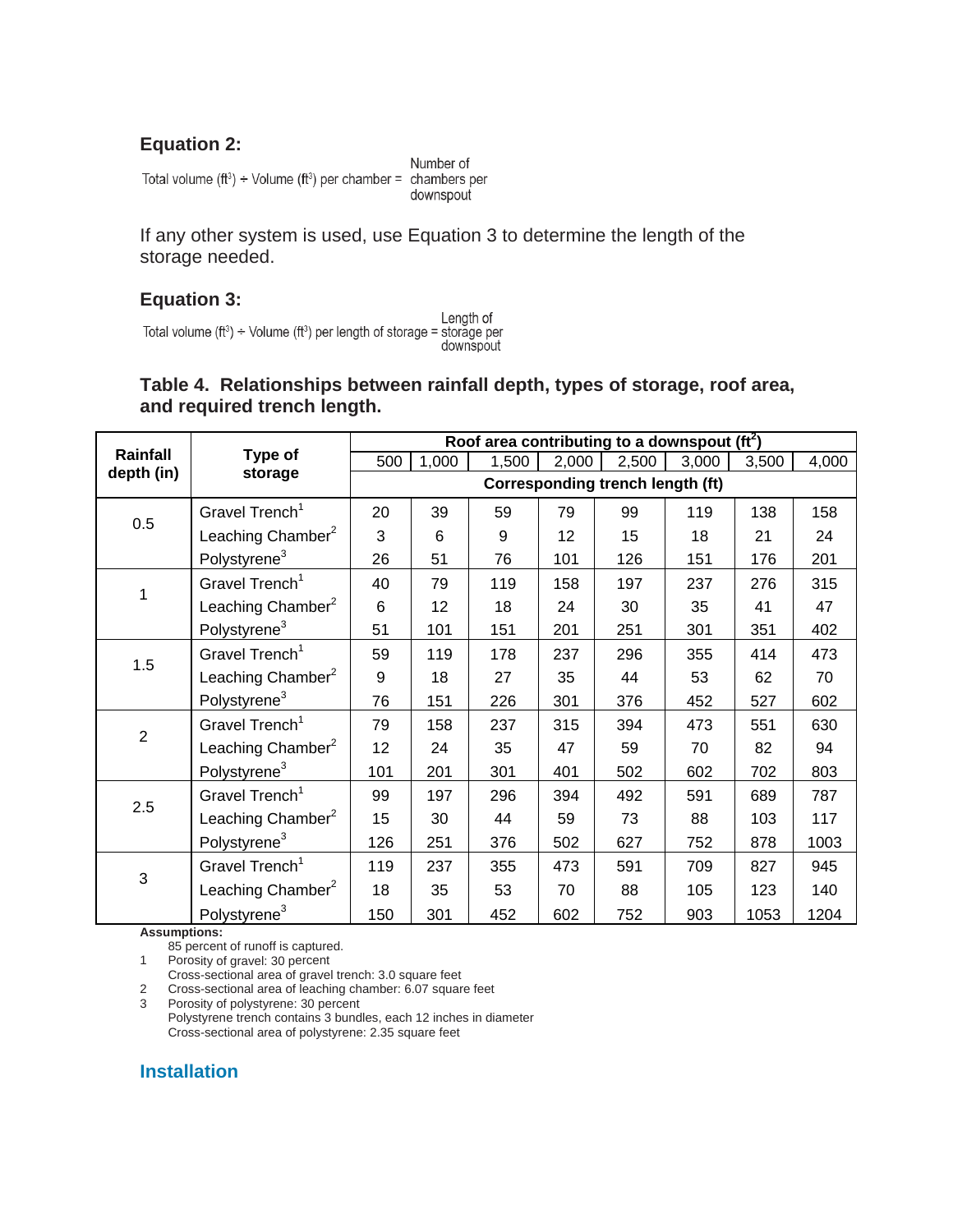Do not install a soil storage system during periods of heavy rain. Use the lightest equipment available to reduce compaction in the landscape.

Track equipment is preferred over wheeled equipment when the soil is wet compaction will dramatically change the characteristics of the soil and decrease because its weight is more distributed, which reduces compaction. Subsoil the soil's ability to transport water.

Proper construction of the trench is critical to the success and useful life of the system. The bottom of the trench should be level to within 1 inch over 25 feet or water does not back up in the system before the desired volume of water enters within 3 inches over the entire length of the excavation. This will ensure that the storage area.

The soil backfill over the trenches should be slightly mounded to allow for settling, to direct water away from the trench, and to ensure that ponding does not occur.

#### **Operation and Maintenance**

Proper operation and maintenance of the rainwater soil storage and infiltration system are important to its long-term performance. If there is a roof washer, it must be cleaned periodically. Otherwise, the screen may become clogged and restrict the flow of water.

The screen grate over the catch basin should be removable so it can be cleaned catch basin. In a cold climate, there may need to be a cover over the catch basin problems. The cover will also restrict the movement of cold air into the system to easily. All deposited material or floating debris should be removed from the screen to keep water from entering the system where it can freeze and cause limit the freezing of the soil surrounding the trench.

Once the project is completed, no vehicular traffic should drive over any part of the system. Large voids in the soil created by chambers or other forms of water storage decrease the weight that the soil can support. Vehicular traffic can increase compaction and even cause cave-ins.

The inspection port at the end of the excavation should be checked regularly to components to ensure that they are functioning properly and as designed. Regular monitoring and periodic cleaning of the roof washer and catch basin will ensure that water is infiltrating the soil and is not ponding in the trench for extended periods after a rain. The system should be cleaned out on an as needed basis and monitored regularly. Monitoring means checking all prevent sudden failure of the system and ensure a long system life.